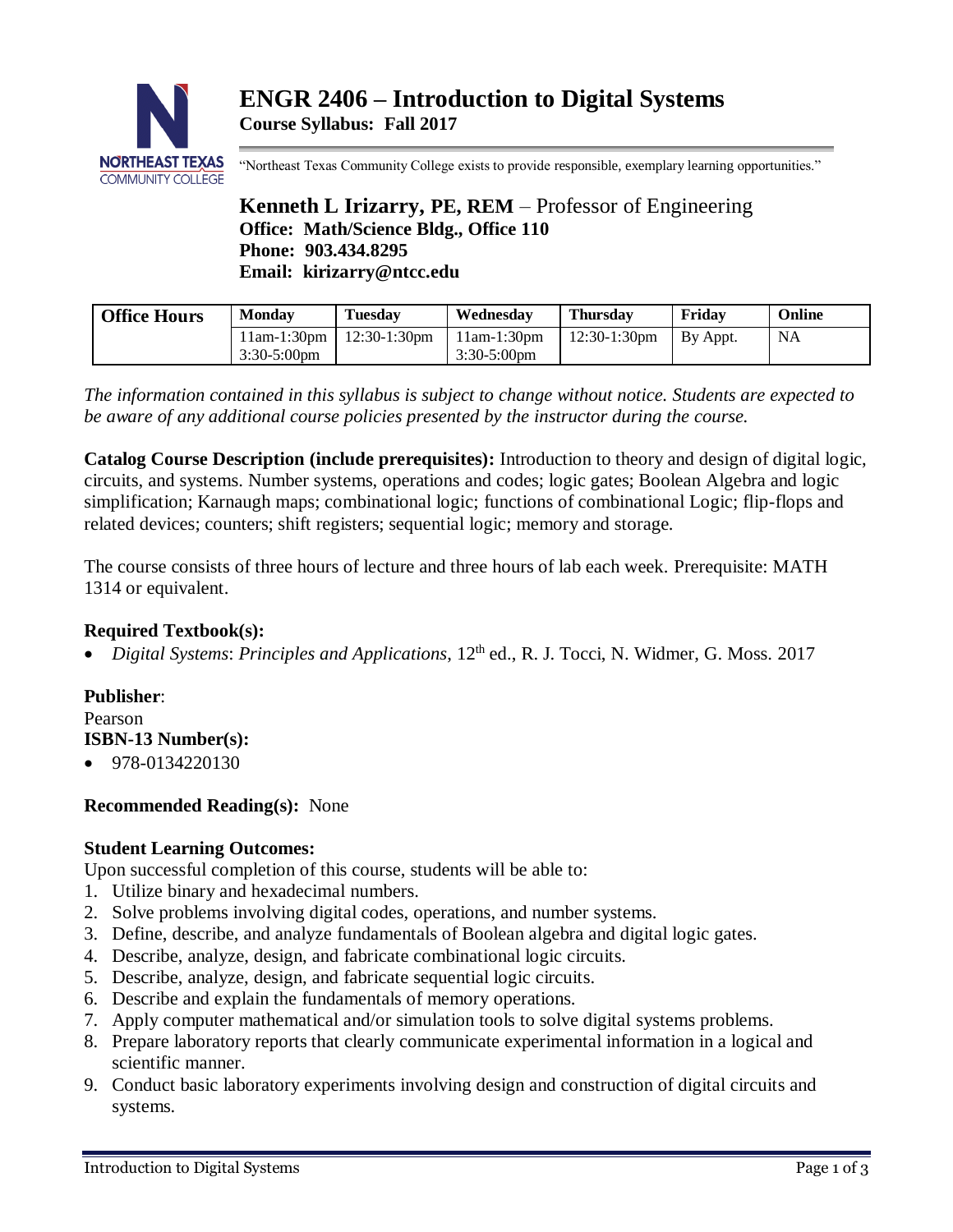- 10. Relate physical observations and measurements involving digital circuits and systems to theoretical principles.
- 11. Evaluate the accuracy of physical measurements and the potential sources of error in the measurements.
- 12. Design fundamental experiments involving principles of digital circuits and systems.
- 13. Identify and apply appropriate sources of information for conducting laboratory experiments involving digital circuits and systems.

### **SCANS Skills:** N/A

#### **Course Outline:**

| Chap. | <b>Title</b>                                                   | Week           | <b>Key Dates*</b> |
|-------|----------------------------------------------------------------|----------------|-------------------|
|       | Course Overview / Introductory Concepts                        |                |                   |
| 1/2   | Introductory Concepts / Number Systems and Codes               | 2              |                   |
| 2     | Number Systems and Codes                                       | $\mathfrak{Z}$ |                   |
| 3     | <b>Describing Logic Circuits</b>                               | $\overline{4}$ |                   |
|       | Exam 1 (Ch 1-3) / Start Ch 4-Combinational Logic Circuits      | 5              | 9/27/17           |
| 4/5   | Combinational Logic Circuits / Flip-Flops and Devices          | 6              |                   |
| 5     | Flip-Flops and Related Devices                                 | 7              |                   |
| 6     | Digital Arithmetic: Operations and Circuits                    | 8              |                   |
| 7     | <b>Counters and Registers</b>                                  | 9              |                   |
|       | Exam 2 (Ch 4-7) / Start Ch 8-Integrated-Circuit Logic Families | 10             | 11/1/17           |
| 8/9   | Integrated-Circuit Logic Families / MSI Logic Circuits         | 11             |                   |
| 10    | Digital System Projects Using HDL                              | 12             |                   |
| 11    | Interfacing with the Analog World                              | 13             |                   |
| 12    | <b>Memory Devices</b>                                          | 14             |                   |
| 13    | Programmable Logic Device Architectures                        | 15             |                   |
|       | Final Exam (Ch 1-13)                                           | 16             | 12/11/17          |

*\*This calendar will be adjusted to the needs of the course. Changes will be based on the course progress. The in-class exam dates could be moved one or two days up or down. The Final Exam date is fixed and will not change.*

## **Evaluation/Grading Policy:**

| Exams $(2 \t@ 20\%)$                                                | 40%  | $400$ pts         |
|---------------------------------------------------------------------|------|-------------------|
| Final Exam                                                          | 20%  | $200$ pts         |
| Quizzes/Homework $(12, \text{drop } 2, \text{@ } 2\% \text{ each})$ | 20%  | $200$ pts         |
| Labs $(6, drop 1, @ 4\% each)$                                      | 20%  | $200$ pts         |
| Total                                                               | 100% | 1000 pts possible |

#### **Grading Scale:**

 $A = 90-100\%$ ,  $B = 80-89\%$ ,  $C = 70-79\%$ ,  $D = 60-69\%$ ,  $F = 0-59\%$ 

**Other Course Requirements:** A scientific graphing calculator is required for this course.

**Student Responsibilities/Expectations:** Regular and punctual attendance at all scheduled classes is expected. Attendance is necessary for successful completion of course work. There is no make-up